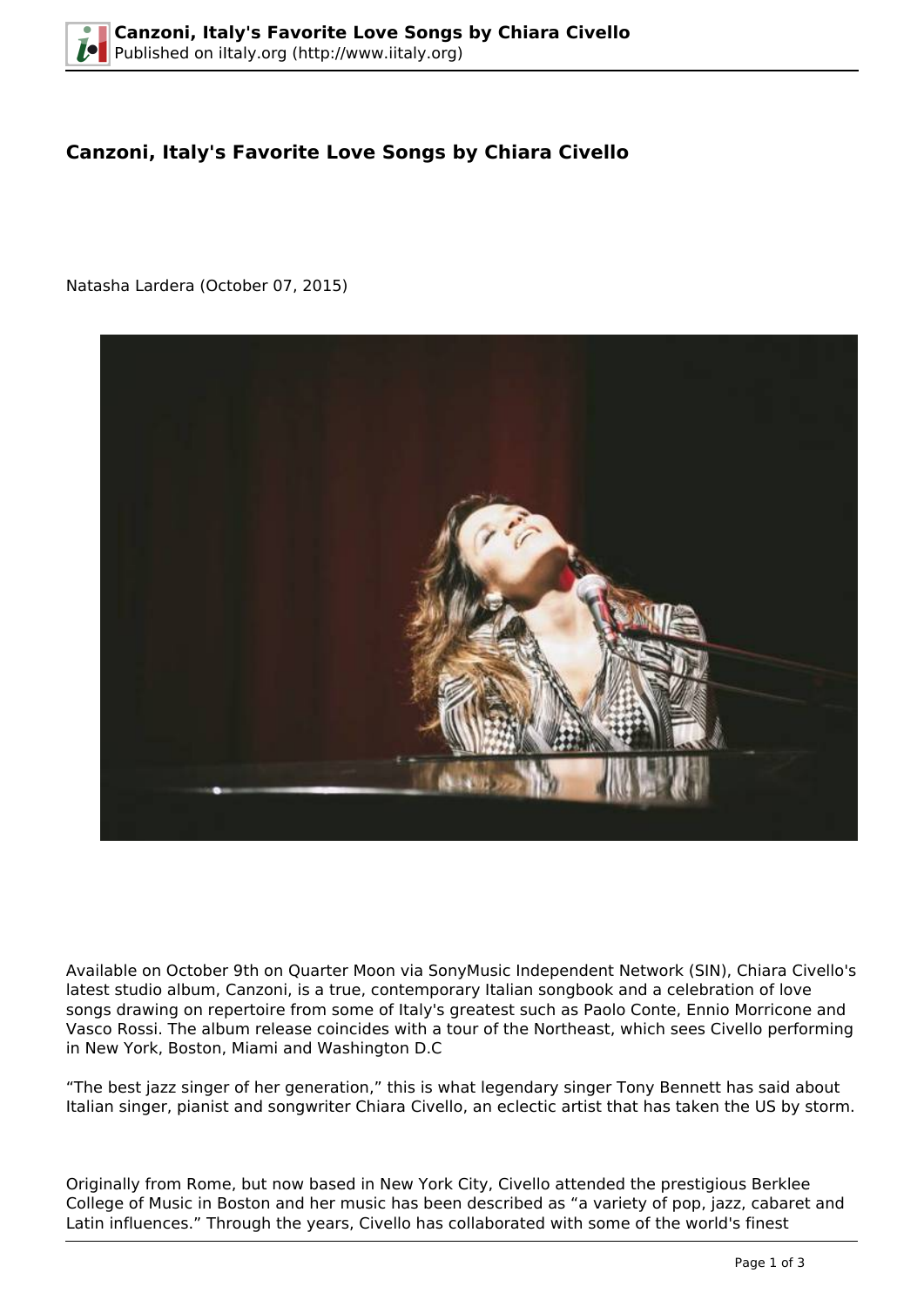

musicians, including the monumental Gilberto Gil, the poetic Chico Buarque, the pop diva Ana Carolina and the jazz star Esperanza Spalding who took part in her latest work, her fifth studio album, "Canzoni."

Available on October 9th on Quarter Moon via SonyMusic Independent Network (SIN), Canzoni is a true, contemporary Italian songbook and a celebration of love songs drawing on repertoire from some of Italy's greatest such as Paolo Conte, Ennio Morricone and Vasco Rossi. The tracks are 17 and they include some Italian favorites such as Io che non vivo senza te, which she performs with Gilberto Gil, Il mondo, and Io che amo solo te, performed with Chico Buarque.

The album release coincides with a tour of the Northeast, which sees Civello performing in New York, Boston, Miami and Washington D.C. (See dates below)

Chiara was able to answer a few questions between rehearsals.

Tell us about the album Canzoni and the tour in the US, apparently you said this is the album of your dreams.

I was born in Rome but I moved to the USA when I was 18 to attend Berklee College of Music, where I met a lot of amazing people and I started my musical life exposed to all kinds of styles and nationalities.

After a few albums as a songwriter I felt the urge to pay tribute to the wonderful repertoire of my country in my own personal way, reflecting on all the music that I had absorbed through the years, the travels and all the amazing musical encounters. I wanted to sing the songs I love without making a nostalgic album, I wanted to sing songs from my country, but without that melodramatic touch that sometimes weighs it down a bit. I wanted to convey the sound absorbed in these last years from all around the world and I was able to do this thanks to Nicola Conte.

That's how we created Canzoni, an anthology of Italian songs ranging from the 60s to today. I called legendary arranger Eumir Deodato to write beautiful strings and I was blessed with the wonderful presence of Gilberto Gil, Chico Buarque, Ana Carolina and Esperanza Spalding singing duets with me.

### **How did you pick and chose the songs that made it to the album?**

Those are songs I love ranging from the great Gino Paoli, Umberto Bindi, Sergio Endrigo to the newest writers like Negramaro, Subsonica and Vasco Rossi. The choice was very instinctive and passionate and it proved to be right.

#### **You have collaborated with some amazing artists, how important is collaboration with others when making music? And is there someone of your collaborators who holds a special place in your heart?**

Collaborating is really precious and important for any artist. It's inspiring, encouraging, enlightening. I had the privilege of collaborating with amazing people so far in my life. I learned a lot from each single one of them and they all have a very special place in my heart!

### **How did you first fall in love with music and what inspires you?**

I fell in love with music very early on, when I barely put a sentence together and my grandma Bianca used to sit me in front of the piano, maybe just to keep me quiet for a minute. I started a relationship with the piano totally based on pure intuition and no rules, just freedom...that's when it all started I guess. What inspires me is life, the others, time passing and things changing.

----

# **Sunday, October 11, 2015**

**New York, NY Joe's Pub 425** 

Lafayette Street New York, NY 10003 Doors:6:00pm/ Show:7:30pm Tickets: \$15.00 in Advance / \$20.00 the Door (212) 967-7555 [>>>](http://joespub.publictheater.org/en/tickets/calendar/playdetailscollection/joes-pub/2015/c/chiara-civello/?SiteTheme=JoesPub) [2]

### **Wednesday, October 14, 2015**